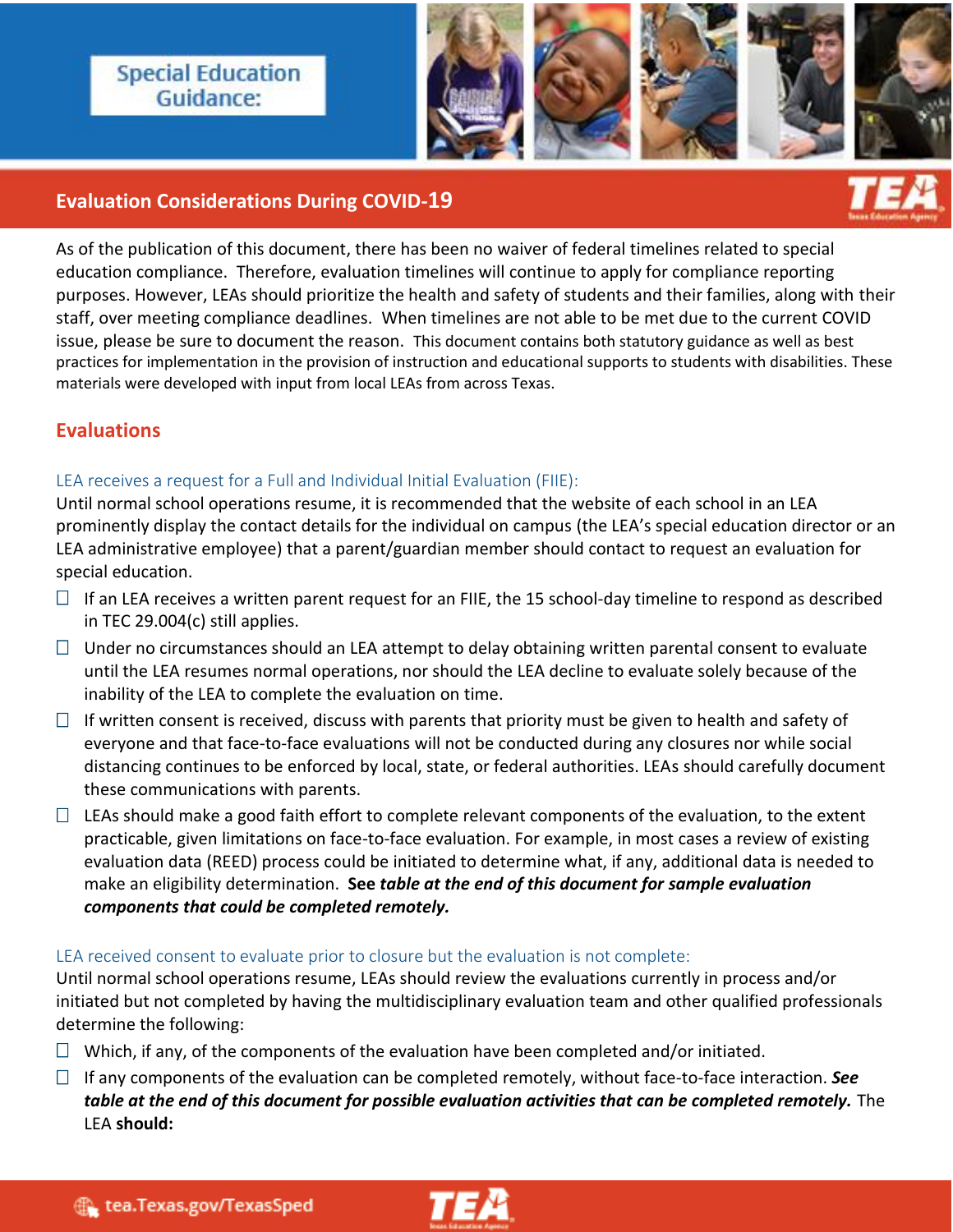

- $\circ$  Communicate with parents to discuss any components that have been identified for completion remotely that require parent participation (e.g. conducting phone interview with parent, mailing rating scales for completion)
- $\circ$  If the parent consents, complete all components that can be reasonably and practicably completed remotely

If the LEA cannot complete all components of an FIIE during a closure related to the pandemic as it would have in typical circumstances an LEA *should*:

- $\Box$  Consider what additional general education interventions and supports may be initiated for students based on the suspected disability(ies) or evaluation information collected thus far. Create a plan to provide intervention and ensure they are carefully documented by the team and communicated to parents
- $\Box$  Contact the parents in order to:
	- $\circ$  Communicate that completion of the evaluation must be delayed until normal operation resumes. Develop a plan with the parents that reflects completing the FIIE as soon as possible
	- $\circ$  Determine any interventions and supports that will be provided in the interim.
	- $\circ$  Document communication with parents regarding the plan for FIIE completion when normal operations resume.

Carefully document all stages of this process, from the receipt of initial consent to what remains for completion in order to finish the FIIE as required.

#### Other Considerations:

If the LEA cannot complete all components of an FIIE during a closure related to the pandemic as it would have in typical circumstances, eligibility determinations will likely be delayed. Special education eligibility determinations for students should not be made without consideration of all relevant data points that would be provided in an FIIE. Eligibility decisions, and any subsequent IEP development decisions require consideration of all relevant data in order to ensure that sound decisions are made in the best interest of the student [34 CFR 300.306].

### **A Review of Existing Evaluation Data (REED)**

A REED, as part of an initial evaluation, if appropriate, and as part of any reevaluation, requires the ARD committee members and other qualified professionals to review existing evaluation data, such as evaluations and information provided by the parents, assessment results, and classroom observation. Based on this review and parental input, the ARDC must identify what, if any additional data is needed to complete the evaluation or reevaluation process. For additional information and guidance on REEDs please see the **[TEA](https://tea.texas.gov/sites/default/files/FINAL%20Child%20Find%20and%20Evaluation%20_11.5.19_accessible-locked_r.pdf)  [Technical Assistance Guide: Child Find and Evaluation.](https://tea.texas.gov/sites/default/files/FINAL%20Child%20Find%20and%20Evaluation%20_11.5.19_accessible-locked_r.pdf)** 

### **Documenting and Tracking Timelines**

Because of the timing of the pandemic and district closures, in which many LEAs were on spring break either before or after the directive to close took place, it will also be important to track the school days that have occurred between the receipt of consent and the completion of the evaluation report.

As a reminder, the school days provided by TEC 29.004 do not apply when districts are coded as "Closed, Preparing," or "Closed, Temporary," as no educational services or instructional supports were provided to any student. Documentation of school days will be important when determining evaluation due dates under TEC

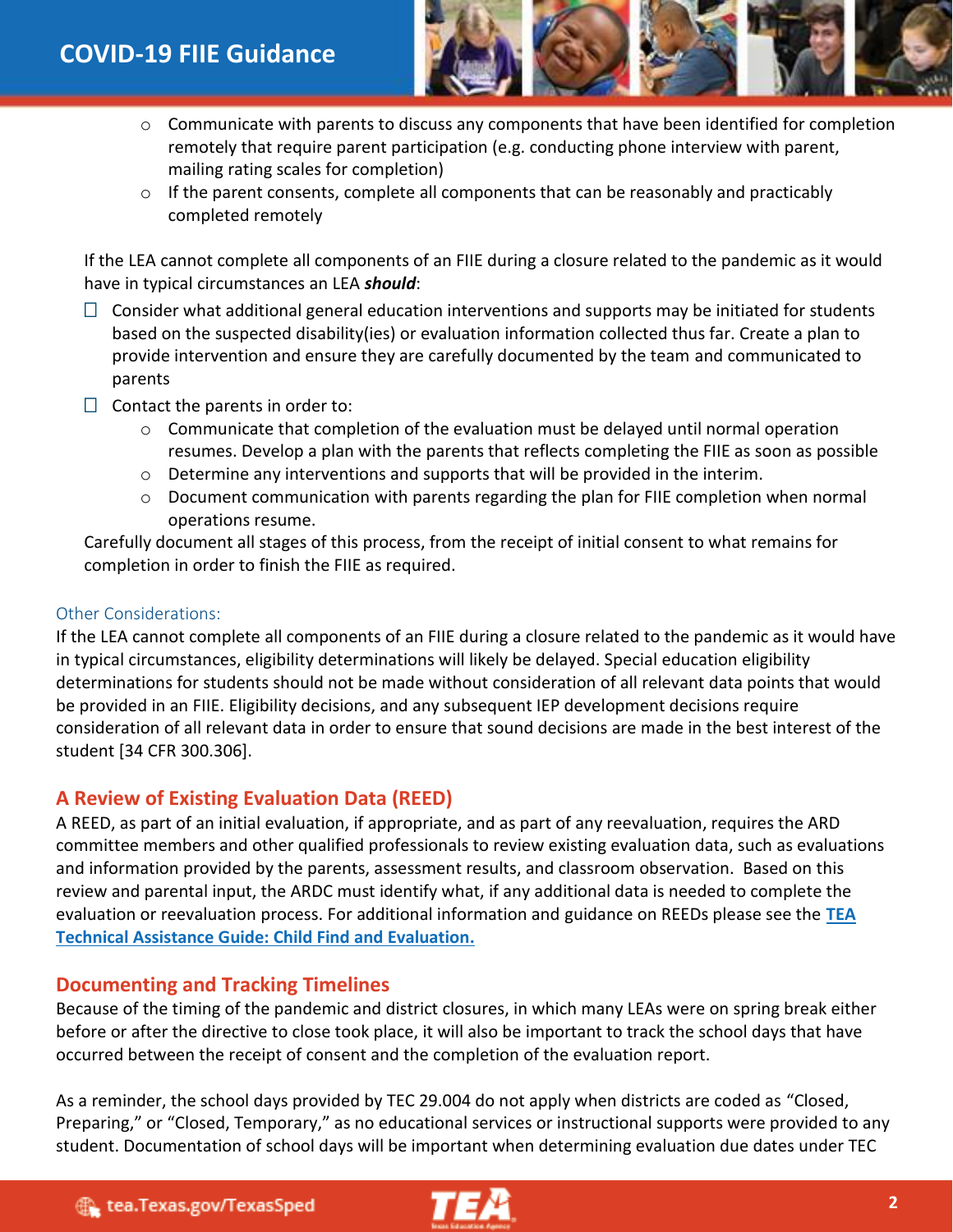

29.004(a1), related to timelines for FIIEs when written consent are received at least 35 but less than 45 school days before the end of the school year

#### **Evaluation Components**

Conducting components of an evaluation that can be reasonably completed within timelines, including reviews of existing evaluation data, will best position the LEA for a timely completion of the full report once traditional school resumes. The following table serves as a resource to assist LEAs in thinking through various areas of evaluations (initial and reevaluations) that could potentially be completed remotely. This is a sample of various components and not an exhaustive list.

| <b>Area of Evaluation</b>         | <b>Review of Existing Evaluation Data</b><br>(REED) and other components that can<br>often be completed remotely<br>(not an exhaustive list)                                                                                                                                                                                                                                                                                                                                                                                                                                                                                                               | <b>Evaluation components that often</b><br>require standardize assessment/<br>face-to-face<br>(not an exhaustive list)                                                                                                                                                                                                                                                      |
|-----------------------------------|------------------------------------------------------------------------------------------------------------------------------------------------------------------------------------------------------------------------------------------------------------------------------------------------------------------------------------------------------------------------------------------------------------------------------------------------------------------------------------------------------------------------------------------------------------------------------------------------------------------------------------------------------------|-----------------------------------------------------------------------------------------------------------------------------------------------------------------------------------------------------------------------------------------------------------------------------------------------------------------------------------------------------------------------------|
| <b>Reason for Referral</b>        | Results from any student support team<br>$\Box$<br>discussions/meetings<br>Current supports in place that specifically<br>u<br>address the concern(s)<br>Documentation from parent's request<br>$\Box$<br>Outside evaluation(s)<br>$\Box$                                                                                                                                                                                                                                                                                                                                                                                                                  |                                                                                                                                                                                                                                                                                                                                                                             |
| Language/<br><b>Communication</b> | $\Box$<br>Home Language Survey indications (if an<br>English Learner (EL), include relevant<br>Language Proficiency Assessment<br>Committee (LPAC) data)<br>Student's native language<br>$\Box$<br>Student's language of instruction<br>$\Box$<br>Parent information<br>$\Box$<br>$\Box$<br>Teacher(s) information, including<br>description of how the student's receptive<br>and expressive language skills impact<br>classroom performance<br>Informal language samples<br>$\Box$                                                                                                                                                                       | Student's level of language proficiency,<br>$\Box$<br>including reason for language of<br>evaluation<br>Articulation, receptive & expressive<br>Ш<br>language, pragmatic language, and/or<br>dysfluency evaluations<br>Communication assessment for deaf or<br>hard of hearing                                                                                              |
| <b>Physical</b>                   | $\Box$<br>Vision and hearing screening<br>Parent information, including<br>$\Box$<br>developmental history of student<br>Any medical condition and medications<br>$\Box$<br>Any hospitalizations<br>$\Box$<br>School nurse's description of student's<br>$\Box$<br>health, including if student receives any<br>health services<br>Teacher's description of student's fine<br>u<br>and gross motor abilities and how<br>learning may be impacted<br>PE teacher's information, including degree<br>Ш<br>to which student can participate in<br>physical activities<br>Physician's report of an Orthopedic<br>$\Box$<br>Impairment, Other Health Impairment, | Physical therapy evaluation<br>$\Box$<br>Occupational therapy evaluation<br>u<br>Adapted PE evaluation<br>□<br>Otological assessment<br>$\Box$<br>Audiological assessment<br>$\Box$<br>Ophthalmologist's or optometrist's visions<br>$\Box$<br>report<br>Functional vision evaluation<br>П<br>$\Box$<br>Learning media assessment<br>Orientation & mobility evaluation<br>П |

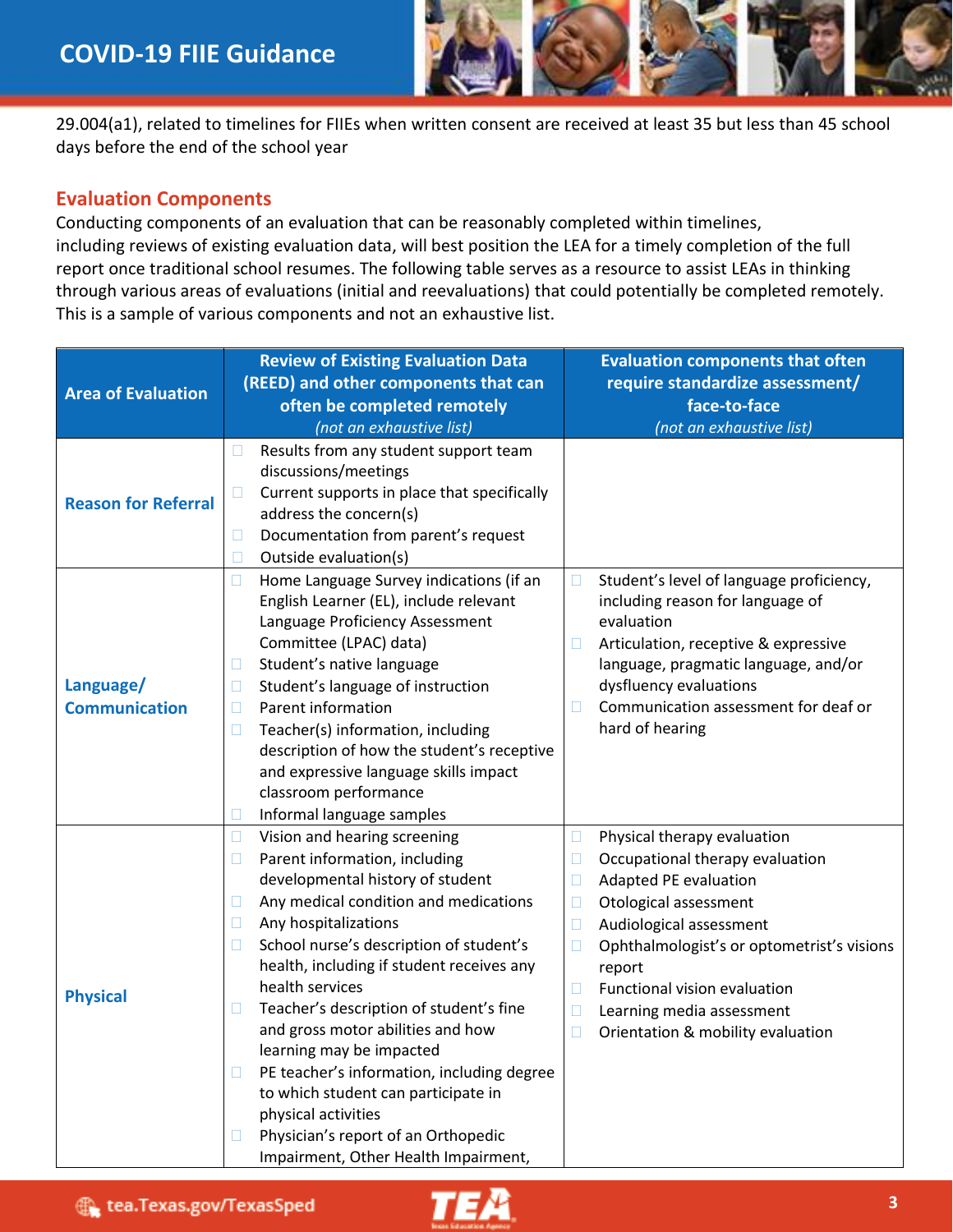# **COVID-19 FIIE Guidance**



|                       | and/or Traumatic Brain Injury (if student           |                                                     |
|-----------------------|-----------------------------------------------------|-----------------------------------------------------|
|                       | is a current patient)                               |                                                     |
|                       | Parent Information, including relevant<br>$\Box$    |                                                     |
|                       | family history                                      |                                                     |
|                       | <b>Teacher Information</b><br>$\Box$                |                                                     |
|                       | Previous educational opportunities,<br>$\Box$       |                                                     |
|                       | including any gaps in education (i.e.,              |                                                     |
|                       | attendance records, moves, transfers)               |                                                     |
|                       | Guardianship documents and/or other<br>$\Box$       |                                                     |
|                       | legal documents                                     |                                                     |
| <b>Sociological</b>   | Explanation of cultural and lifestyle<br>$\Box$     |                                                     |
|                       | factors influencing learning and behavior           |                                                     |
|                       | Explanation of any critical factors which<br>$\Box$ |                                                     |
|                       | could impact the student's classroom                |                                                     |
|                       | performance                                         |                                                     |
|                       | Explanation of cultural, environmental<br>$\Box$    |                                                     |
|                       | and economic exclusionary factors and               |                                                     |
|                       | relevant data used to rule them out                 |                                                     |
| <b>Relevant</b>       |                                                     | Observation(s) of student in school<br>$\Box$       |
| <b>Classroom</b>      |                                                     | setting(s) in areas of concern                      |
| <b>Observation(s)</b> |                                                     |                                                     |
|                       | Parent input on behavior<br>$\Box$                  | Self-report measures/confidential student<br>$\Box$ |
|                       | Teacher input on behaviors which impede<br>$\Box$   | interviews                                          |
|                       | the student's learning or the learning of           |                                                     |
|                       | others                                              |                                                     |
|                       | School counselor information<br>$\Box$              |                                                     |
|                       | Discipline records<br>$\Box$                        |                                                     |
|                       | Reports from outside agencies<br>$\Box$             |                                                     |
|                       | Private evaluations<br>$\Box$                       |                                                     |
| Emotional/            | Report of hospitalizations for mental<br>$\Box$     |                                                     |
| <b>Behavioral</b>     | health issues                                       |                                                     |
|                       | Some rating scales can be conducted                 |                                                     |
|                       | virtually                                           |                                                     |
|                       | Behavior rating scales from multiple<br>$\Box$      |                                                     |
|                       | sources                                             |                                                     |
|                       | Intervention and progress monitoring<br>$\Box$      |                                                     |
|                       | data for any social, emotional, or                  |                                                     |
|                       | behavioral tiered supports                          |                                                     |
|                       | Parent information<br>$\Box$                        | Individually administered tests of<br>Ш             |
|                       | <b>Teacher information</b><br>$\Box$                | academic achievement in areas of                    |
|                       | Student's grades over time (more than<br>$\Box$     | suspected disability including listening            |
|                       | just a list of current grades)                      | comprehension, oral expression, basic               |
| Academic/             | History of state assessment (grades K-12:<br>$\Box$ | reading skill, reading fluency, reading             |
| <b>Developmental</b>  | e.g. STAAR, TPRI) results, including the            | comprehension, math reasoning, math                 |
|                       | class average, which describes the                  | calculation, written expression                     |
|                       | student's level of performance in the               | Individually administered tests for the<br>$\Box$   |
|                       | enrolled grade level curriculum (criterion          | condition(s) of dyslexia, dysgraphia,               |
|                       | referenced)                                         | and/or dyscalculia                                  |